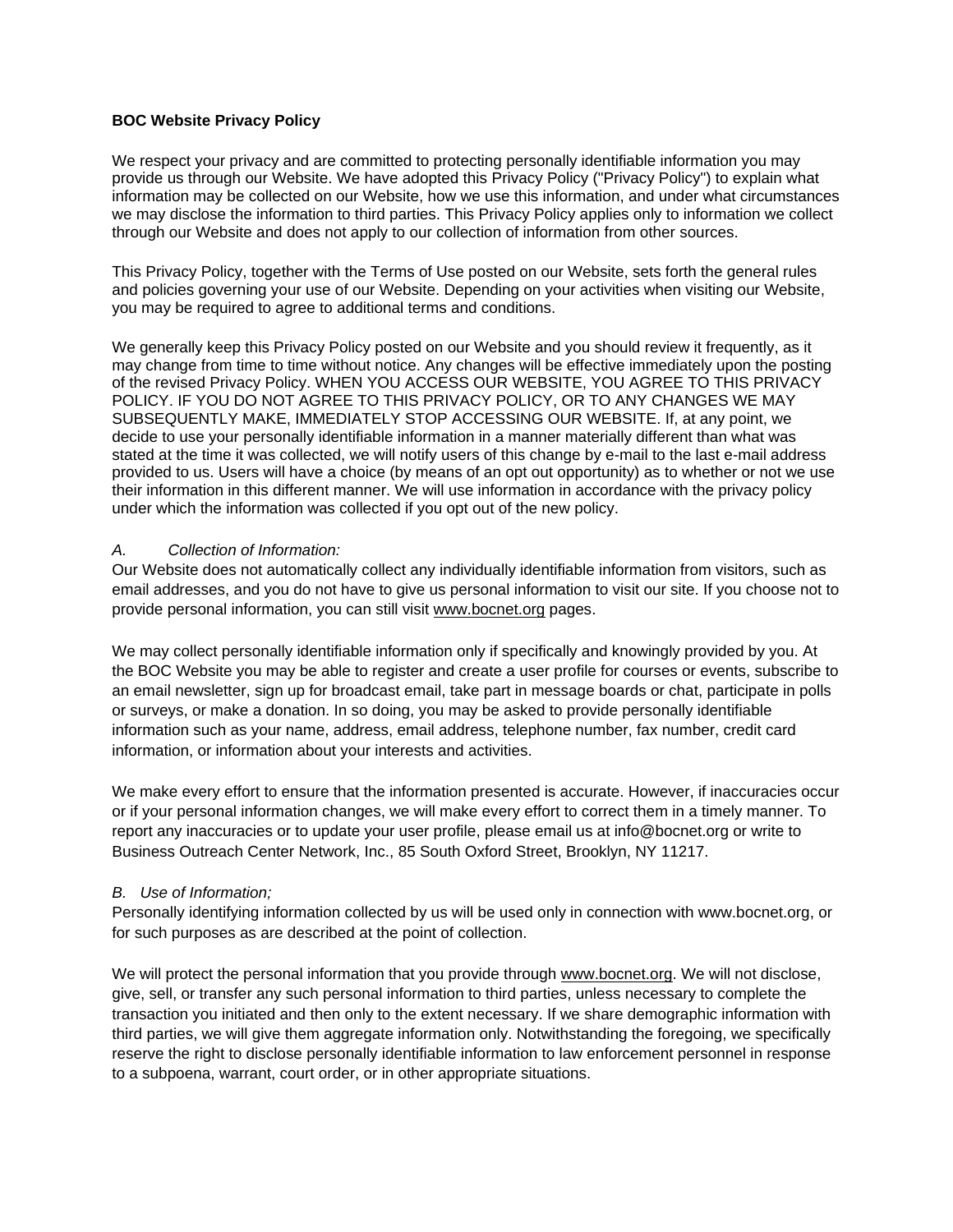We may use the information you give us to provide services to you, at your request. We may use it to communicate with you through periodic messages regarding services, events, and other information and notices we believe you may find interesting or useful. We may use it for confirmation of donations, registrations, or other actions you take on our site, and for related customer service needs.

We recognize and respect your right not to be included in such communications. You may opt out of receiving such mailings whenever personal information is solicited and we will honor your choice. Please email us at info@bocnet.org or call us at 718-624-9115, if you do not wish to receive any information.

www.bocnet.org may perform analyses of user behavior in order to measure customer interest in the various areas of our sites. We may use the information that is not personally identifiable to analyze the design and functioning of our site in order to make site improvements. We may use such information in the aggregate to analyze site usage.

www.bocnet.org may also use listserves and email services to send out information and change notices to subscribed users of our sites.

## *C. Other Uses & Information*

## (1) IP Addresses:

An IP address is a number that is automatically assigned to your computer whenever you are surfing the Internet. Web servers (computers that "serve up" web pages) automatically identify your computer by its IP address. When visitors request pages from our Website, our servers typically log their IP addresses. We collect IP addresses for purposes of system administration, to report non-personal aggregate information to others, and to track the use of our Website. IP addresses are considered non-personal information and may also be shared as provided above. It is not our practice to link IP addresses to anything personally identifiable; that is, the visitor's session will be logged, but the visitor remains anonymous to us. However, we reserve the right to use IP addresses to identify a visitor when we feel it is necessary to enforce compliance with our Website rules or to: (a) fulfill a government request; (b) conform with the requirements of the law or legal process; (c) protect or defend our legal rights or property, our Website, or other users; or (d) in an emergency to protect the health and safety of our Website's users or the general public.

## (2) Cookies, etc.:

This Website may also collect information about you in part through the use of "cookies" — that is, small text files placed on your computer's hard drive. Cookie technology shares basic information about your computer and Internet connections. Collecting this basic information helps BOC streamline your experience on our website — for example, helping us diagnose problems with our server, administering our web site, or by "automatically" filling out forms for you.

If you are concerned about the storage and use of cookies, you may be able to direct your internet browser to notify you and seek approval whenever a cookie is being sent to your hard drive. You may also delete a cookie manually from your hard drive through your internet browser or other programs. Please note, however, that some parts of our Website will not function properly or be available to you if you refuse to accept a cookie or choose to disable the acceptance of cookies.

## (3) Email Communications:

If you send us an email with questions or comments, we may use your personally identifiable information to respond to your questions or comments, and we may save your questions or comments for future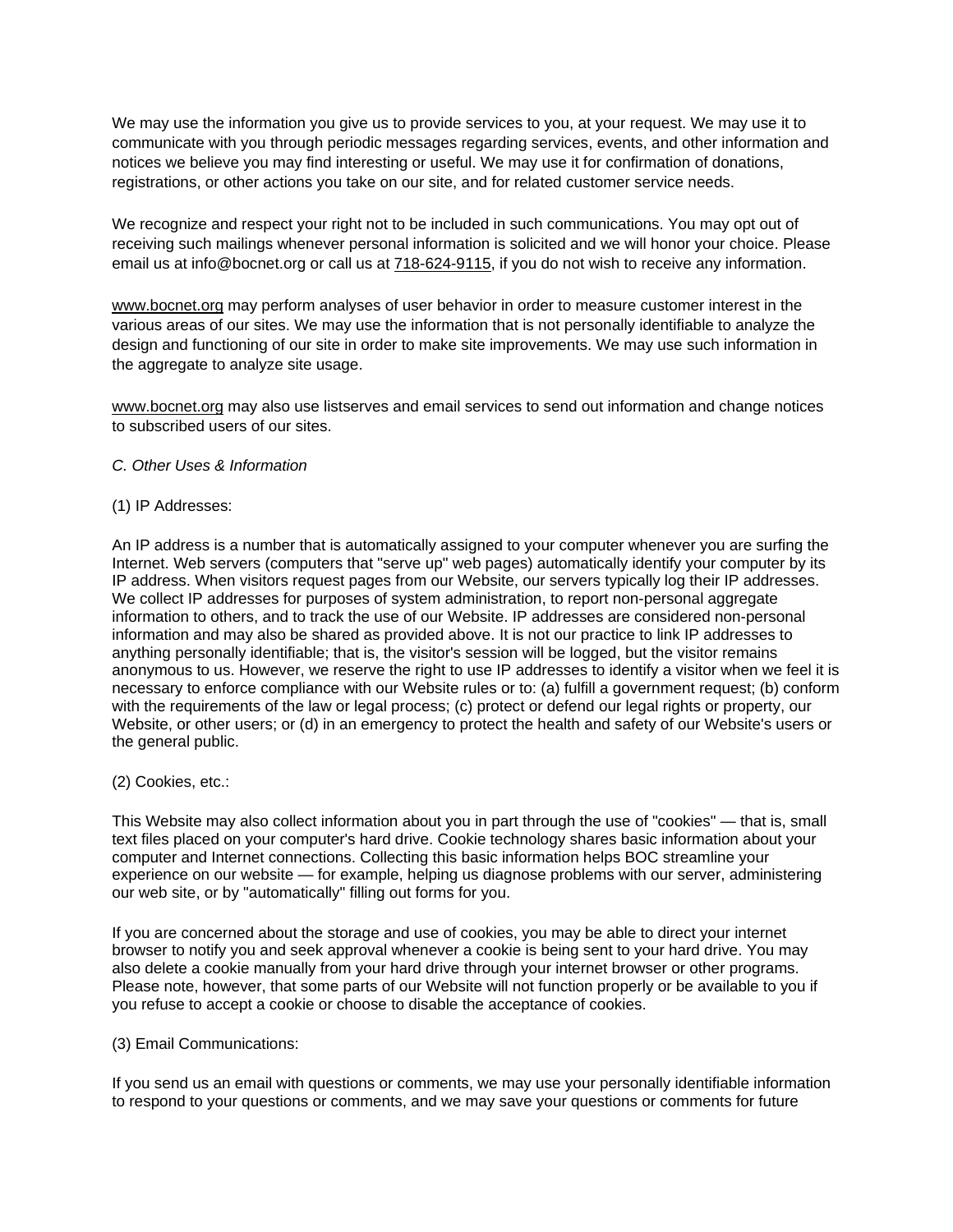reference. For security reasons, we do not recommend that you send non-public personal information, such as passwords, social security numbers, or bank account information, to us by email. However, aside from our reply to such an email, it is not our standard practice to send you email unless you request a particular service or sign up for a feature that involves email communications, it relates to purchases you have made with us (e.g., product updates, customer support, etc.), we are sending you information about our other products and services, or you consented to being contacted by email for a particular purpose. In certain instances, we may provide you with the option to set your preferences for receiving email communications from us; that is, agree to some communications but not others. You may "opt out" of receiving future commercial email communications from us by clicking the "unsubscribe" link included at the bottom of most emails we send, or as provided below; provided, however, we reserve the right to send you transactional emails such as customer service communications.

## (4) Transfer of Assets:

As we continue to develop our business, we may sell or purchase assets. If another entity acquires us or all (or substantially all) of our assets, the personally identifiable information and non-personal information we have about you will be transferred to and used by this acquiring entity, though we will take reasonable steps to ensure that your preferences are followed. Also, if any bankruptcy or reorganization proceeding is brought by or against us, all such information may be considered an asset of ours and as such may be sold or transferred to third parties.

## (5) Other:

Notwithstanding anything herein to the contrary, we reserve the right to disclose any personally identifiable or non-personal information about you if we are required to do so by law, with respect to notices and counternotices pursuant to our DMCA notice and takedown policy and procedures and/or if we believe that such action is necessary to: (a) fulfill a government request; (b) conform with the requirements of the law or legal process; (c) protect or defend our legal rights or property, our Website, or other users; or (d) in an emergency to protect the health and safety of our Website's users or the general public.

## *D. Public Forums;*

We may offer chat rooms, message boards, bulletin boards, or similar public forums where you and other users of our Website can communicate. Please be aware that when you provide information on bulletin boards, chat rooms, and similar interactive portions of this site, you are making such information available to others. Please use prudence and good sense when participating in such interactive portions of the site. To the extent others post their information in such interactive settings, you agree to use such information only to the extent and for the purpose permitted by such person.

The protections described in this Privacy Policy do not apply when you provide information (including personal information) in connection with your use of these public forums. We may use personally identifiable and non-personal information about you to identify you with a posting in a public forum. Any information you share in a public forum is public information and may be seen or collected by anyone, including third parties that do not adhere to our Privacy Policy. We are not responsible for events arising from the distribution of any information you choose to publicly post or share through our Website.

# *E. Children;*

The features, programs, promotions and other aspects of our Website requiring the submission of personally identifiable information are not intended for children. We do not knowingly collect personally identifiable information from children under the age of 13. If you are a parent or guardian of a child under the age of 13 and believe he or she has disclosed personally identifiable information to us please contact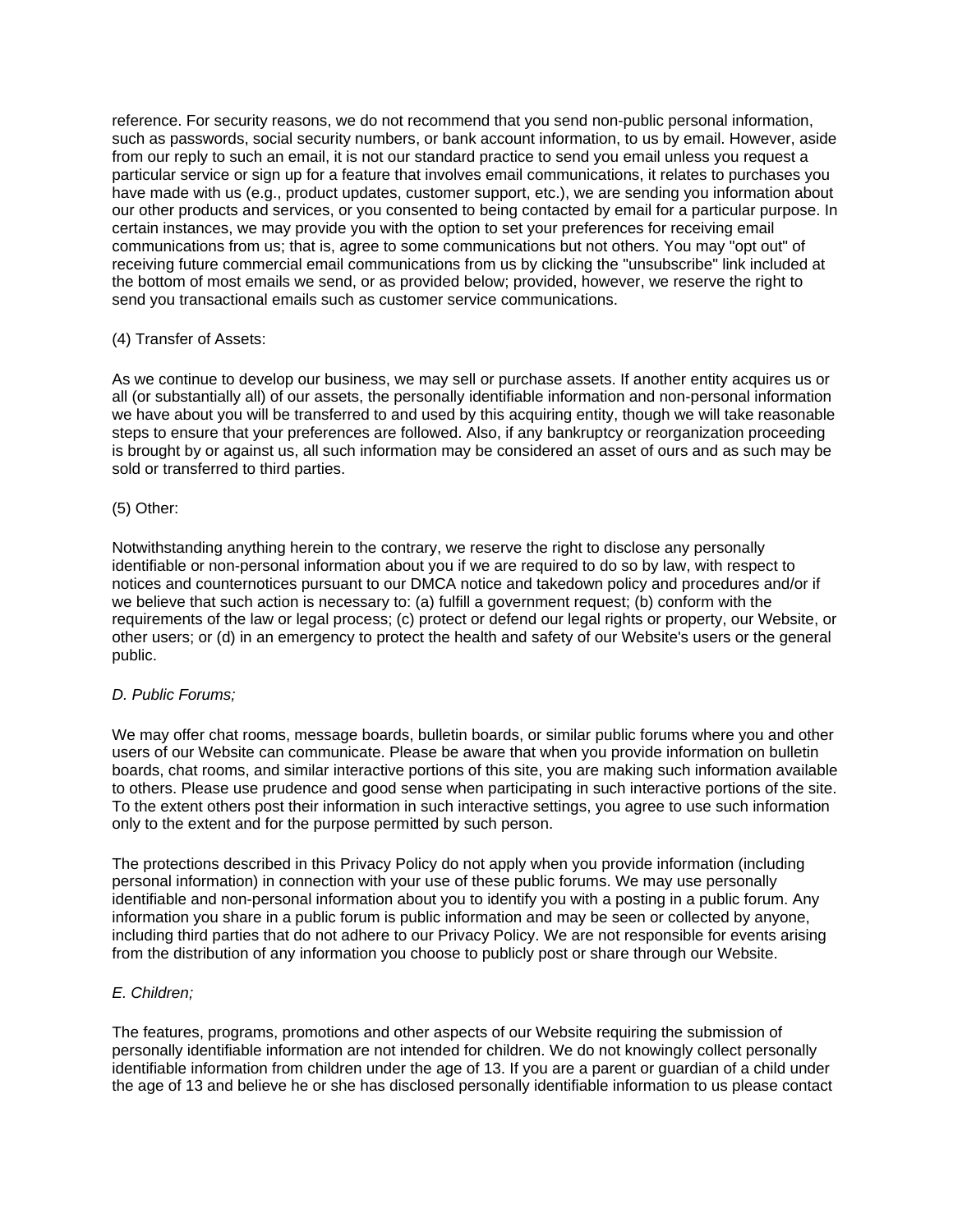us at privacy@bocnet.org. A parent or guardian of a child under the age of 13 may review and request deletion of such child's personally identifiable information as well as prohibit the use thereof.

# *F. Keeping Your Information Secure;*

While BOC will make every attempt to protect the personal information that you share with us, electronic mail is not secure against interception. If your communication is very sensitive, you may want to send it by postal mail instead.

www.bocnet.org uses appropriate procedures to ensure the security of personal information and to protect it from unauthorized access. In particular, we use a third party vendor when we ask you to enter credit card information, which follows industry standard security protection, including encryption, SSL transmission connection, and a secure server for information storage. Your credit card information is not stored on our servers.

We have implemented security measures we consider reasonable and appropriate to protect against the loss, misuse and alteration of the information under our control. Please be advised, however, that while we strive to protect your personally identifiable information and privacy, we cannot guarantee or warrant the security of any information you disclose or transmit to us online and are not responsible for the theft, destruction, or inadvertent disclosure of your personally identifiable information. In the unfortunate event that your "personally identifiable information" (as the term or similar terms are defined by any applicable law requiring notice upon a security breach) is compromised, we may notify you by e-mail (at our sole and absolute discretion) to the last e-mail address you have provided us in the most expedient time reasonable under the circumstances; provided, however, delays in notification may occur while we take necessary measures to determine the scope of the breach and restore reasonable integrity to the system as well as for the legitimate needs of law enforcement if notification would impede a criminal investigation. From time to time we evaluate new technology for protecting information, and when appropriate, we upgrade our information security systems.

# *G. Links to Third Party Sites;*

This website contains some hyperlinks to web sites operated by parties other than BOC. These hyperlinks are provided for your convenience only. BOC does not control or endorse such third-party websites and is not responsible for their content, including their privacy policies. Please be aware that third party websites may collect personal information from you and BOC has no control over such information collected or the use of such information collected.

# *H. Contact & Opt-Out Information;*

You may contact us as at privacy@bocnet.org if: (a) you have questions or comments about our Privacy Policy; (b) wish to make corrections to any personally identifiable information you have provided; (c) want to opt-out from receiving future commercial correspondence, including emails, from us or our affiliated companies; or (d) wish to withdraw your consent to sharing your personally identifiable information with others.

We will respond to your request and, if applicable and appropriate, make the requested change in our active databases as soon as reasonably practicable. Please note that we may not be able to fulfill certain requests while allowing you access to certain benefits and features of our Website.

# *I. Sole Statement;*